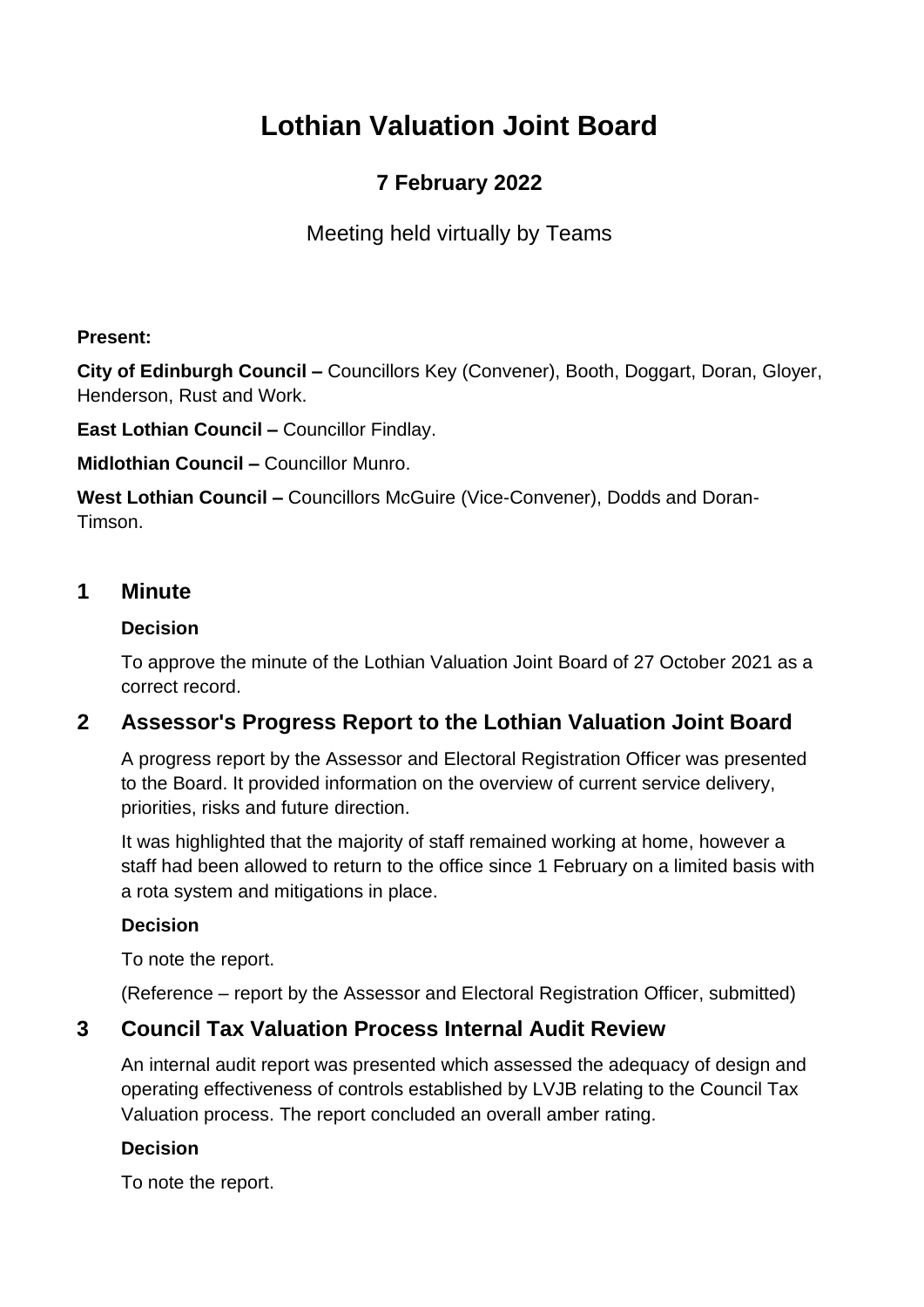#### Lothian Valuation Joint Board 7 February 2022

(Reference – report by the Head of Governance, submitted)

# **4 Revenue Budget 2022/23 and Indicative Financial Plan 2023/24 - 2026/27**

Information was provided on the revenue budget which had been developed for 2022/23, including a recommendation to approve a 'flat-cash' council requisition for 2022/23 and requisition to meet additional costs for Non-Domestic Rates Reform in 2022/23 in line with funding of £0.374m allocated in the Local Government Finance Settlement.

Details were also provided on the indicative financial planning estimates for 2023/24 to 2026/27. These would be subject to ongoing review and development as the Transformation Programme progressed.

### **Decision**

- 1) To approve the proposed core budget for 2022/23 and the issue of 'flat-cash' core budget requisition requests from the Treasurer to constituent councils as detailed at paragraph 4.19 of the report.
- 2) To approve requisition of funding of £0.374m included in the Local Government Finance Settlement to implement the recommendations of the Non-Domestic Rates Review.
- 3) To note the indicative financial planning estimates for the period 2023/24 to 2026/27 included at Appendix 1 to the report.
- 4) To note the indicative financial planning estimates for 2023/24 to 2026/27 would be the subject of further updates to the Board during 2022/23 and beyond.

(Reference – report by the Treasurer, submitted)

## **5 Period 8 Financial Statement 2021/22**

The Period 8 Financial Statement for the financial year 2021/22 was submitted. Net expenditure was forecast to be £175,000 less than the approved revenue budget of the Board, based on the position at 30 November 2021.

### **Decision**

- 1) To note the projected outturn position for 2021/22.
- 2) To note the final outturn would be reported to the Board, when the Annual Accounts were reported to the Board during 2022.

(Reference – report by the Treasurer, submitted)